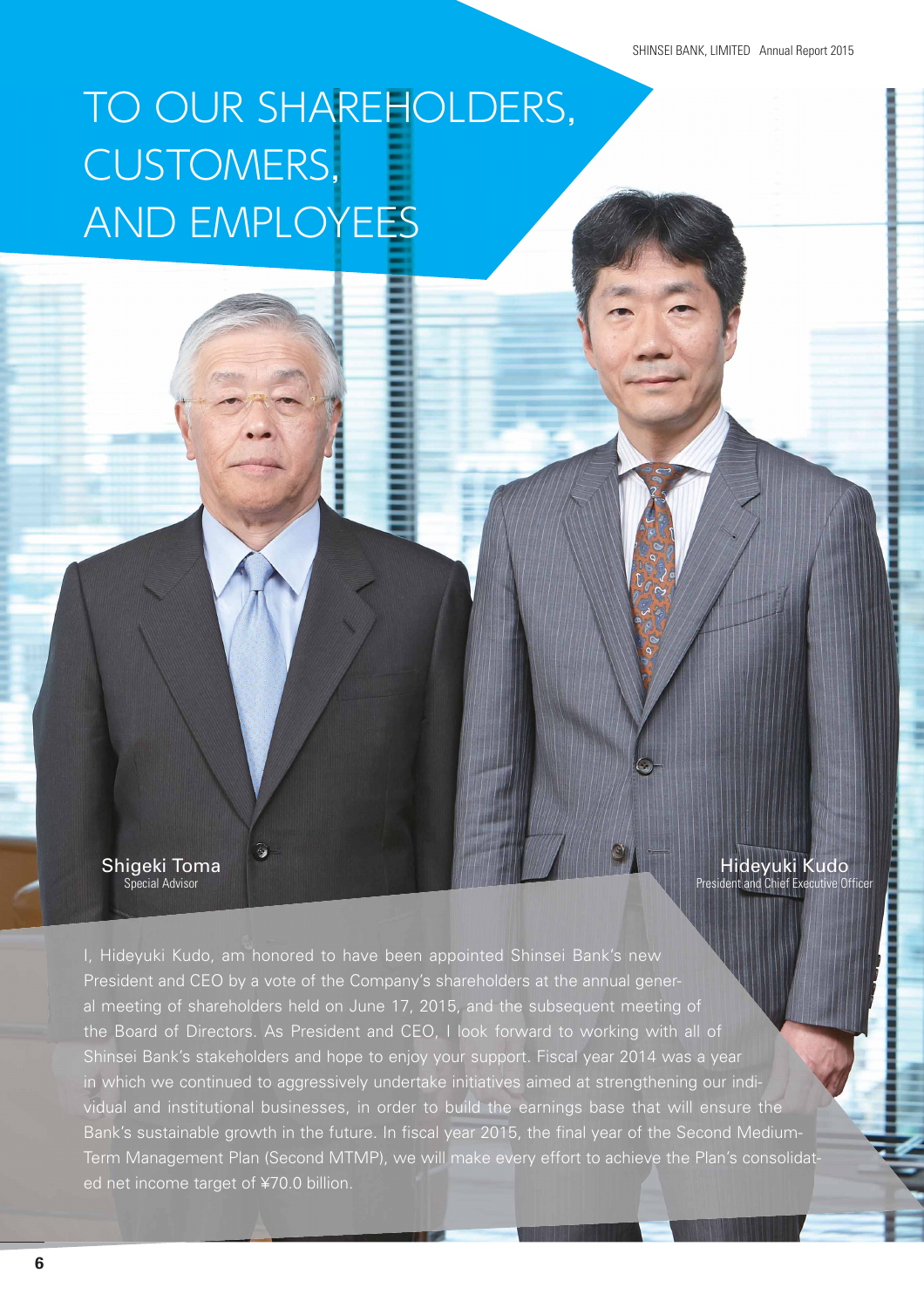

### Business Developments and Results in Fiscal Year 2014

In fiscal year 2014, the second year of the Second MTMP, Shinsei Bank aggressively implemented initiatives to strengthen our individual and institutional businesses, as we worked toward the achievement of the goals of the Second MTMP, including the establishment of a unique business base, increasing revenues, and further improving our financial fundamentals. As a result of such efforts, our financial fundamentals improved further, and as a result of successful efforts in all business segments, the Bank successfully expanded its business and recorded a consolidated net income of ¥67.8 billion, increased ¥26.4 billion from the previous fiscal year.

Looking back over the five years since the start of our First MTMP in fiscal year 2010, we successfully resolved many legacy issues during the three years of the First MTMP, when we focused on "rebuilding the customer franchise" and "establishing a stabilized earnings base." Then, over the first two years of the Second MTMP, we significantly improved the quality of our asset portfolio through the continued disposal of nonperforming loans (NPLs). Additionally, new initiatives undertaken in order to achieve the goals of the Second MTMP have begun to yield positive results in many areas. In order to achieve sustainable growth, however, we must increase our efforts to establish a unique business model and increase the amount of stable earnings generated by our normal business activities.

#### Fiscal Year 2014 Results

Regarding our achievements in fiscal year 2014, I would first like to highlight the further asset quality improvement of our portfolio. As a result of the progression in the disposal of NPLs, our NPL ratio has fallen to 1.42%, achieving the 2% level target set forth in the Second MTMP a year ahead of plan. In addition, the accumulation of capital has increased our Common Equity Tier 1 Capital Ratio (Basel III international standard, fully-loaded basis) to 11.9%, above the final target set forth in the Second MTMP.

The second major achievement of the past year is the expansion of the Bank's total revenue. In the consumer finance business the balance of unsecured personal loans, primarily those associated with "Shinsei Bank Card Loan— Lake," increased, credit card and shopping credit transaction volume at APLUS FINANCIAL also increased, resulting in an increase in revenue. The cost of funds procured from retail deposits declined. The institutional business realized strong gains from its private equity business and profits from derivatives transactions with customers increased. These various factors resulted in the recording of revenue of ¥235.3 billion in fiscal year 2014, an increase of ¥32.3 billion compared to the previous fiscal year.

Strengthening of the profit-generating capabilities of our individual and institutional businesses combined with the steady improvement in our asset portfolio as we accelerate disposal of NPLs is promoting the stabilization and strengthening of our earnings base.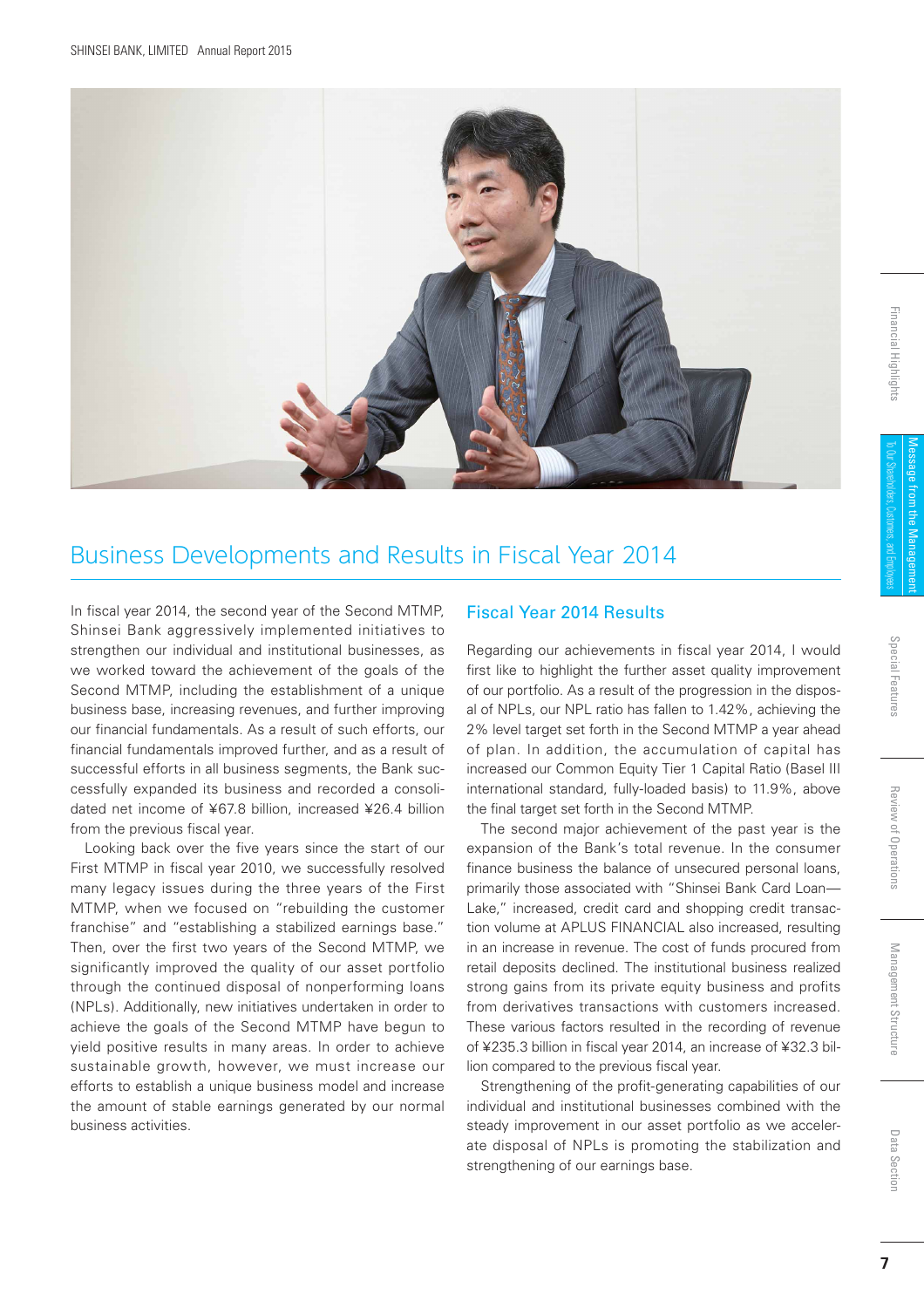### Five-Year-History (FY2010 – FY2014)

#### **Consolidated Net Income and Share Price Trend**

- Over 200.0 billion yen in profit generated over the past 5 years
- Share price increased 2.5 times over the past 5 years



#### Initiatives Undertaken in Fiscal Year 2014 and Results to Date

#### Individual business:

#### Transforming to expand the customer base

In our individual business, we focused on expanding business in all areas as we work toward increasing the total number of our core customers.

In fiscal year 2014, the Bank increased efforts in previously launched initiatives aimed at delivering growth. For example, the Bank increased the lineup of support services available through its "PowerSmart Home Mortgage Anshin Pack W," a housing loan designed to support child-rearing and working couples, we increased the range of our financial products and services that offer reward points under the T-Point service operated by alliance partner Culture Convenience Club Co., Ltd. (CCC), as well as began advertising our products and services via channels made available through by T-Point Program affiliates. Additionally, we expanded our structured bond and foreign currency deposit product lineups, enhanced our offerings of investment products such as investment trusts suitable for Nippon Individual Savings Accounts (NISA), and launched a program that makes it easier for customers to open NISAs.

In the Shinsei Bank Card Loan—Lake business, the Bank focused on initiatives aimed at expanding its customer base such as the introduction of a new brand concept and changing the TV advertisement personality representing the brand to personalities that appeal more strongly to customers.

### **Growing Toward the Future** ● Achieve Targets of 2<sup>nd</sup> MTMP Final Year ● Further Expand Customer Base

- Strengthen Sustainable Business Model
- Major Progression in NPL Disposal NPL Balance NPL Ratio FY2014: JPY 60.9 billion 1.42% FY2010: JPY 279.6 billion 6.78%
- Final Treatment of Grey Zone Repayment Undertaken Grey Zone Reserve as of Mar. 2015: JPY 170.2 billion ▶Coverage Level: 4.3 Years
- Increased Net Interest Margin (NIM) due to Funding Cost Improvement

|                                   | <b>Funding Cost</b> | <b>NIM</b> |
|-----------------------------------|---------------------|------------|
| FY2014:                           | $0.30\%$            | $2.25\%$ * |
| FY2010:                           | 0.59%               | 2.19%      |
| * Evoluding and time gain factors |                     |            |

\* Excluding one-time gain factors

#### Institutional business: Strengthening of our unique business platform

The Bank has focused its efforts to expand earnings by aggressively implementing its fundamental strategies of strengthening and leveraging its specialized capabilities as well as supporting the growth of enterprises, industries and regions through business participation, with a particular focus on new industries and sectors that are expected to grow significantly in the near future such as renewable energy, medical and healthcare services.

In renewable energy related project finance, we are contributing to the diversification of energy sources and structures by proactively participating in project financing for large scale solar power (mega solar) generation plants, wind power generation plants, and wood biomass power generation plants.

In the area of healthcare finance, we are preparing for the listing of a healthcare real estate investment trust (REIT), while simultaneously strengthening collaboration with investors and facility operators.

In overseas businesses, we are expanding our support for corporate customers seeking to enter or expand their business into the Asia region by leveraging our connections with regional financial institutions and enterprises in countries such as Vietnam and Malaysia. We are also actively participating in project finance initiatives in the Asia and Oceania regions.

As described in the preceding, we have continued to aggressively pursue initiatives to strengthen our individual and institutional businesses in fiscal year 2014 as we seek to build an earning base that will ensure sustainable growth in the future. In fiscal year 2015, the Bank and its Group companies will cohesively work together to achieve the goals of the final year of the Second MTMP.

Data Section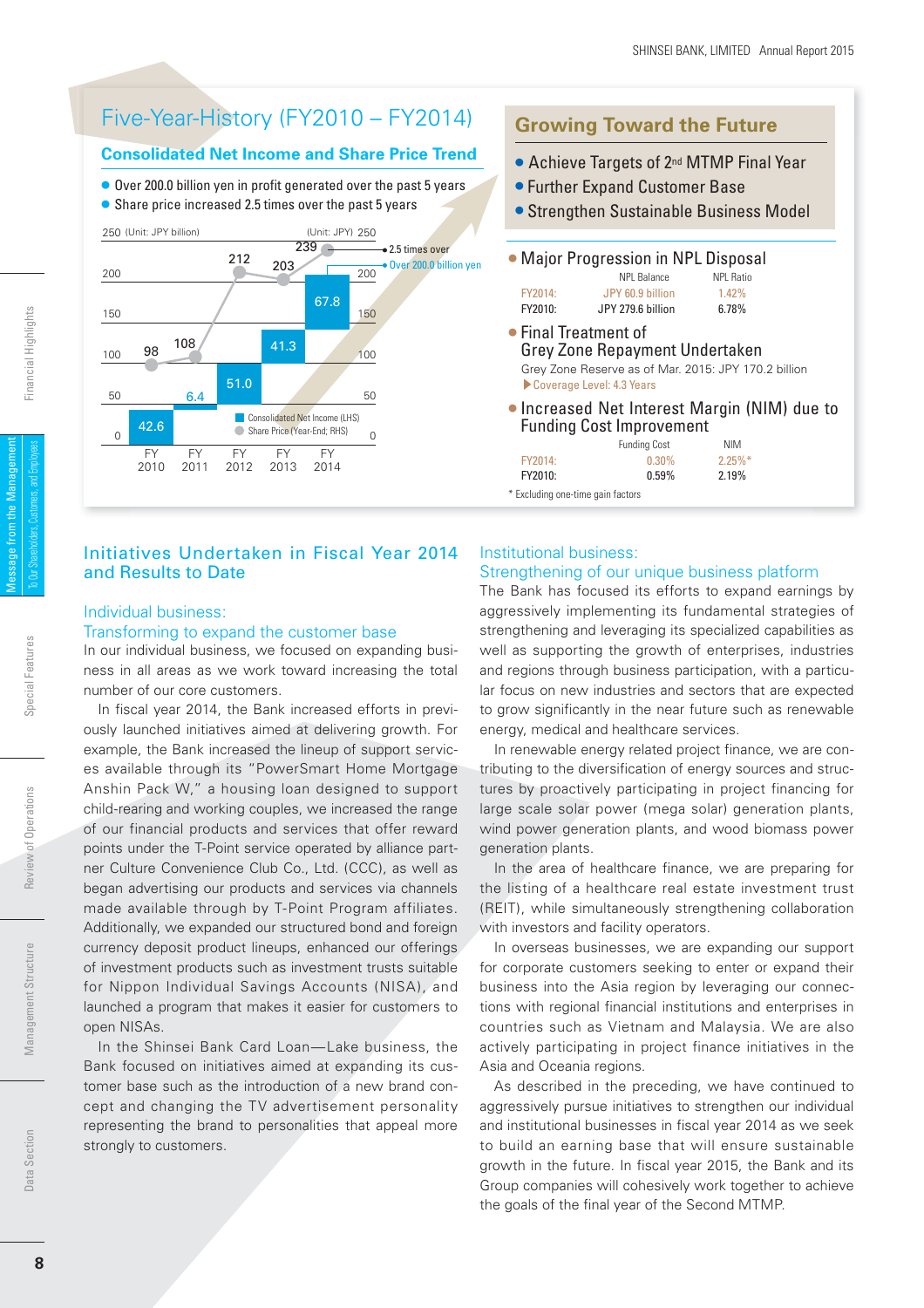### Capital Policy and Shareholder Returns

One of the goals of the Bank's Second MTMP is to achieve a Common Equity Tier I Capital Ratio (CET 1 Ratio) of approximately 7.5% on a fully-loaded basis under Basel III international standards.

As of the end of fiscal year 2014 (March 31, 2015), our CET1 Ratio was 11.9%, well above the Second MTMP target.

When considering Shinsei's capital, one must consider three key factors: first, the capital the Bank must accumulate through retained earnings as a Bank injected with public funds; second, the capital the Bank requires for future growth; and third, the capital required to deliver returns to our shareholders.

When evaluating the Bank's capital with consideration to these factors, our current capital position is not yet sufficient to repay public funds nor is it sufficient to support our plans for future growth, and the Bank does not see itself as being over capitalized.

At the same time, considering the steady improvement in the Bank's profitability, we can hardly say that shareholder returns by the Bank are satisfactory given the fact that the dividend remains at ¥1 per share.

Capital policy remains a key issue for management. Going forward, we aim to provide shareholders with stronger returns while strengthening our capital position as required by the Bank's Revitalization Plan and stabilizing our profitability.

## Regarding Public Funds

As of March 31, 2015, Shinsei Bank's capital still included some ¥216.9 billion yen in public funds (on a principal basis). This amount includes funds received by the Bank's predecessor, the Long-Term Credit Bank of Japan, Ltd. (LTCB), and funds received upon the establishment of Shinsei Bank in 2000. As a result of these public funds, the Japanese Government—through the Deposit Insurance Corporation of Japan and the Resolution and Collection Corporation—is effectively Shinsei Bank's second largest shareholder, owning 17.67% of the Bank's outstanding common shares.

Repayment of these public funds remains a key priority of the Bank's management. In order to repay these funds, the Bank will proactively implement the measures as outlined in the Second MTMP, achieve the goals laid out within the MTMP, as well as further expands the customers base and establish a sustainable, differentiated business model, which will lead to the continuing accumulation of retained earnings, as well as raise the stability of profits, which will lead to an increase in both corporate value and share price. After achieving this, and taking into account the Bank's share price trend, we will engage with the government on methods to repay public funds as early as possible.